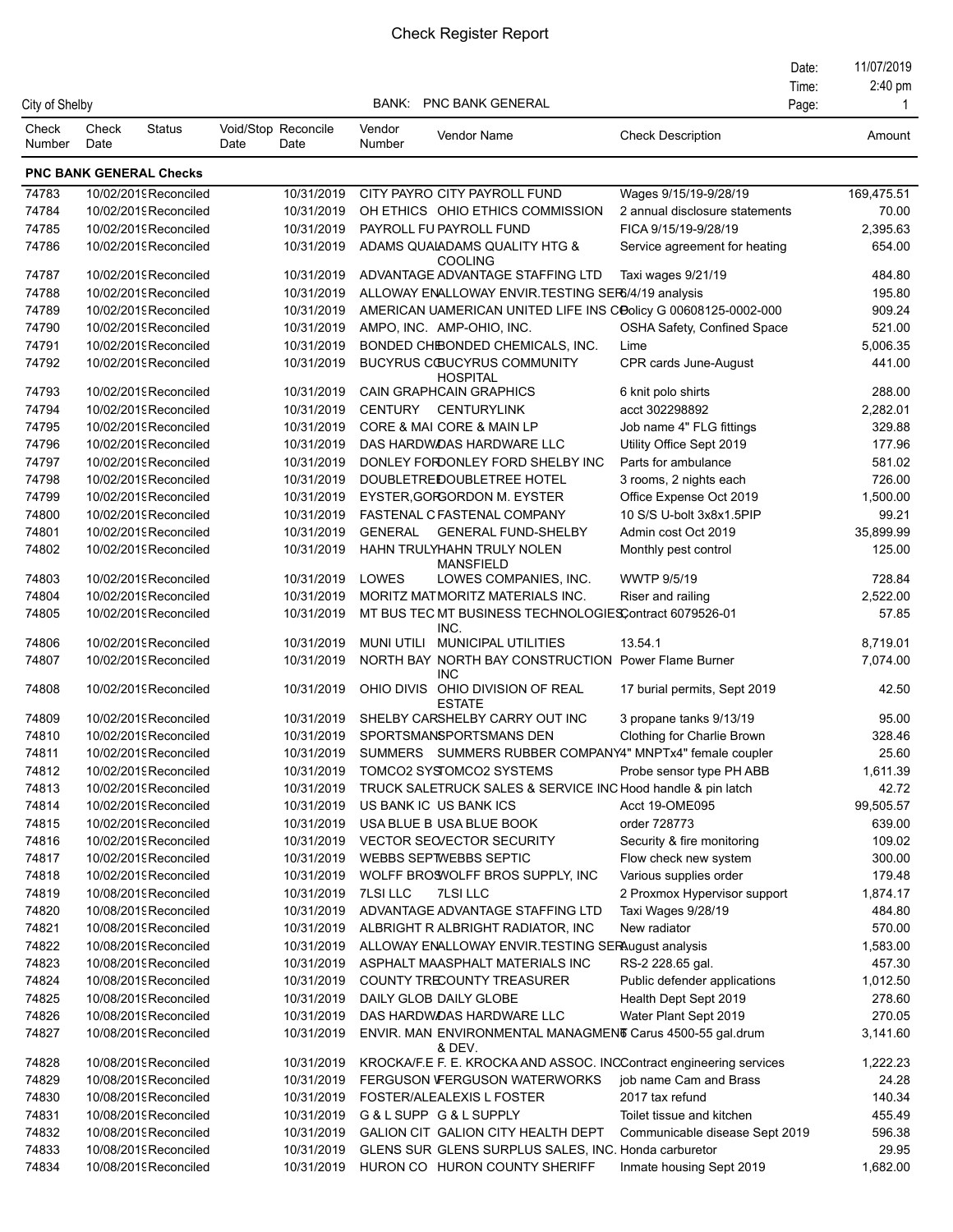|                 |               |                                              |      |                             |                  |                                                                                             |                                     | Date: | 11/07/2019        |
|-----------------|---------------|----------------------------------------------|------|-----------------------------|------------------|---------------------------------------------------------------------------------------------|-------------------------------------|-------|-------------------|
|                 |               |                                              |      |                             |                  |                                                                                             |                                     | Time: | 2:40 pm           |
| City of Shelby  |               |                                              |      |                             | BANK:            | <b>PNC BANK GENERAL</b>                                                                     |                                     | Page: | 2                 |
| Check<br>Number | Check<br>Date | <b>Status</b>                                | Date | Void/Stop Reconcile<br>Date | Vendor<br>Number | Vendor Name                                                                                 | <b>Check Description</b>            |       | Amount            |
|                 |               | <b>PNC BANK GENERAL Checks</b>               |      |                             |                  |                                                                                             |                                     |       |                   |
| 74835           |               | 10/08/2019Reconciled                         |      | 10/31/2019                  |                  | JACK DOHENJACK DOHENY COMPANIES IN Oebris hose                                              |                                     |       | 423.64            |
| 74836           |               | 10/08/2019 Printed                           |      |                             |                  | KEYSTONE RKEYSTONE RICHLAND CENTER017 tax refund                                            |                                     |       | 482.78            |
|                 |               |                                              |      |                             |                  | <b>LLC</b>                                                                                  |                                     |       |                   |
| 74837           |               | 10/08/2019Reconciled                         |      | 10/31/2019                  |                  | KING OFFIC KING OFFICE SERVICE, INC. Time block                                             |                                     |       | 60.00             |
| 74838           |               | 10/08/2019Reconciled                         |      | 10/31/2019                  |                  | MANS ELECTMANSFIELD ELECTRIC SUPPLY2W LED corncob 5000k med.                                |                                     |       | 295.60            |
| 74839           |               | 10/08/2019Reconciled                         |      | 10/31/2019                  |                  | MEDIC CE MEDIC CE COM LLC                                                                   | Medic-CE Platinum Unlimited         |       | 297.00            |
| 74840           |               | 10/08/2019Reconciled                         |      | 10/31/2019                  |                  | MHS IND SU MHS INDUSTRIAL SUPPLY                                                            | Coil spring capshield bracket       |       | 498.78            |
| 74841           |               | 10/08/2019 Printed                           |      |                             |                  | MID STATE MID STATE BLACK TOP INC                                                           | Asphalt repairs Sept 2019           |       | 14,500.00         |
| 74842           |               | 10/08/2019Reconciled                         |      | 10/31/2019                  |                  | MODERN OF MODERN OF FICE METHODS<br><b>INC</b>                                              | Sept lease W912P402061              |       | 84.46             |
| 74843           |               | 10/08/2019Reconciled                         |      | 10/31/2019                  |                  | MORROW CTMORROW COUNTY<br><b>TREASURER</b>                                                  | Inmate housing Sept 2019            |       | 1,800.00          |
| 74844           |               | 10/08/2019Reconciled                         |      | 10/31/2019                  |                  | PIFHER TRU PIFHER TRUCKING LLC                                                              | Trucking 10/7/2019                  |       | 5,671.23          |
| 74845           |               | 10/08/2019Reconciled                         |      | 10/31/2019                  |                  | QUILL CORP QUILL CORPORATION                                                                | Order 128915452                     |       | 166.42            |
| 74846           |               | 10/08/2019Reconciled                         |      | 10/31/2019                  |                  | RICH SAFET RICHLAND COUNTY SAFETY<br><b>COUNCIL</b>                                         | Oct 17th luncheon                   |       | 13.00             |
| 74847           |               | 10/08/2019Reconciled                         |      | 10/31/2019                  |                  | SHELBY PARSHELBY PARTS CO.                                                                  | Water dept purchase 9/30/19         |       | 344.47            |
| 74848           |               | 10/08/2019Reconciled                         |      | 10/31/2019                  |                  | SHELB PLL SHELBY PRINTING LLC                                                               | Miscellaneous Card                  |       | 90.00             |
| 74849           |               | 10/08/2019Reconciled                         |      | 10/31/2019                  |                  | SMETZ TIRE SMETZ TIRE & SERVICE                                                             | W-394903                            |       | 15.00             |
| 74850           |               | 10/08/2019Reconciled                         |      | 10/31/2019                  |                  | SOUTHEASTSOUTHEASTERN EQUIPMENT water pump & radiator hoses<br>CO., INC                     |                                     |       | 249.81            |
| 74851           |               | 10/08/2019Reconciled                         |      | 10/31/2019                  |                  | TOTALFUNDS OTALFUNDS BY HASLER                                                              | Postage purchased 9/12/19           |       | 1,000.00          |
| 74852           |               | 10/08/2019Reconciled                         |      | 10/31/2019                  | <b>XYLEM</b>     | XYLEM WATER SOLUTIONS USSand and anthracite<br><b>INC</b>                                   |                                     |       | 7,569.60          |
| 74853           |               | 10/09/2019Reconciled                         |      | 10/31/2019                  |                  | BEERS REP BEERS REPAIR SERVICE, INC. Alignment for 2005 Durango                             |                                     |       | 72.96             |
| 74854           |               | 10/09/2019Reconciled                         |      | 10/31/2019                  |                  | BONDED CHIBONDED CHEMICALS, INC.                                                            | Sodium hypochlorite                 |       | 2,653.56          |
| 74855           |               | 10/09/2019Reconciled                         |      | 10/31/2019                  | <b>BWC</b>       | <b>BUREAU OF WORKERS</b><br><b>COMPENSATION</b>                                             | Policy 37005502                     |       | 5,364.00          |
| 74856           |               | 10/09/2019 Reconciled                        |      | 10/31/2019                  |                  | CITY-MANSF CITY OF MANSFIELD                                                                | Drug analysis Barnhart & Nolen      |       | 160.00            |
| 74857           |               | 10/09/2019Reconciled                         |      | 10/31/2019                  |                  | COLE DISTR COLE DISTRIBUTING INC.                                                           | WWTP 9/20/19                        |       | 8,862.73          |
| 74858           |               | 10/09/2019 Reconciled                        |      | 10/31/2019                  |                  | DAILY GLOB DAILY GLOBE                                                                      | July-Sept printings city hall       |       | 831.03            |
| 74859           |               | 10/09/2019Reconciled                         |      | 10/31/2019                  |                  | DONLEY FORDONLEY FORD SHELBY INC                                                            | Mount and balance 4 tires           |       | 70.00             |
| 74860           |               | 10/09/2019Reconciled                         |      | 10/31/2019                  |                  | MANS FREIGMANSFIELD FREIGHTLINER INCloses                                                   |                                     |       | 278.85            |
| 74861           |               | 10/09/2019Reconciled                         |      | 10/31/2019                  |                  | MIER/LILY LILY R MIER                                                                       | 2018 tax refund                     |       | 62.00             |
| 74862           |               | 10/09/2019 Reconciled                        |      | 10/31/2019                  |                  | ROSS/STANLSTANLEY ROSS                                                                      | Reimburse operator cert.            |       | 35.66             |
| 74863           |               | 10/09/2019Reconciled                         |      | 10/31/2019                  | <b>RUMPKE</b>    | RUMPKE OF OHIO INC                                                                          | Sludge removal                      |       | 3,171.89          |
| 74864           |               | 10/09/2019Reconciled                         |      | 10/31/2019                  |                  | SHELBY PARSHELBY PARTS CO.                                                                  | Part purchase 9/30/19               |       | 212.66            |
| 74865           |               | 10/09/2019Reconciled                         |      | 10/31/2019                  |                  | TDR LAWN TDR LAWN AND LANDSCAPING lawn mowing Sept. 2019                                    |                                     |       | 255.00            |
| 74866           |               | 10/09/2019Reconciled                         |      | 10/31/2019                  |                  | TREAS STAT TREASURER, STATE OF OHIO Financial Audit                                         |                                     |       | 2,200.00          |
| 74867           |               | 10/09/2019Reconciled                         |      | 10/31/2019                  |                  | TREAS.STAT TREASURER, STATE OF OHIO LEADS access 10/1/19-12/31/19                           |                                     |       | 1,800.00          |
| 74868<br>74869  |               | 10/09/2019Reconciled<br>10/09/2019Reconciled |      | 10/31/2019<br>10/31/2019    | <b>UPS</b>       | TREAS.STAT TREASURER, STATE OF OHIO Vital statics fees 3rd quarter<br>UNITED PARCEL SERVICE |                                     |       | 3,246.48<br>17.52 |
| 74870           |               | 10/10/2019Reconciled                         |      | 10/31/2019                  |                  | ADVANCE AUADVANCE AUTO PARTS                                                                | outbound shipping<br>Rotor & brakes |       | 386.51            |
| 74871           |               | 10/10/2019Reconciled                         |      | 10/31/2019                  |                  | MT BUS TEC MT BUSINESS TECHNOLOGIESContract 6087948-02                                      |                                     |       | 142.54            |
| 74872           |               | 10/10/2019Reconciled                         |      | 10/31/2019                  |                  | INC.<br>NEWSWANGINEWSWANGER MACHINE LTD Shelves and paint                                   |                                     |       | 2,355.00          |
| 74873           |               | 10/10/2019Reconciled                         |      | 10/31/2019                  |                  | SHELB P LL SHELBY PRINTING LLC                                                              | Laser utility bill                  |       | 625.00            |
| 74874           |               | 10/10/2019Reconciled                         |      | 10/31/2019                  |                  | SILCOX/LAR LARRY J. SILCOX                                                                  | Polygraph Marissa Rutherford        |       | 250.00            |
| 74875           |               | 10/15/2019 Printed                           |      |                             |                  | AMPO, INC. AMP-OHIO, INC.                                                                   | 2019 Fall Regional meeting          |       | 150.00            |
| 74876           |               | 10/15/2019 Reconciled                        |      | 10/31/2019                  |                  | RESOURCE SRESOURCE SOLUTIONS ASSOPublic Health Acceditation<br><b>LLC</b>                   |                                     |       | 9,330.00          |
| 74877           |               | 10/16/2019Reconciled                         |      | 10/31/2019                  |                  | CITY PAYRO CITY PAYROLL FUND                                                                | Wages 9/29/19-10/12/19              |       | 159,482.92        |
| 74878           |               | 10/16/2019Reconciled                         |      | 10/31/2019                  |                  | PAYROLL FU PAYROLL FUND                                                                     | FICA 9/29/19-10/12/18               |       | 2,287.38          |
| 74879           |               | 10/17/2019Reconciled                         |      | 10/31/2019                  |                  | ADVANTAGE ADVANTAGE STAFFING LTD                                                            | Taxi wages 10/5/19                  |       | 848.40            |
| 74880           |               | 10/17/2019Reconciled                         |      | 10/31/2019                  |                  | AMAZON INCAMAZON INC                                                                        | Sun Dolphin fishing boat            |       | 933.99            |
| 74881           |               | 10/17/2019Reconciled                         |      | 10/31/2019                  |                  | ASPHALT MAASPHALT MATERIALS INC                                                             | RS-2 218.68 gal.                    |       | 1,344.98          |
| 74882           |               | 10/17/2019Reconciled                         |      | 10/31/2019                  | <b>ADP</b>       | AUTOMATIC DATA PROCESSINBrocessing charges 9/28/19                                          |                                     |       | 269.97            |
| 74883           |               | 10/17/2019Reconciled                         |      | 10/31/2019                  |                  | BADGER ME BADGER METER INC.                                                                 | HRE generic connectivity            |       | 1,059.89          |
| 74884           |               | 10/17/2019Reconciled                         |      | 10/31/2019                  |                  | BONDED CHIBONDED CHEMICALS, INC.                                                            | watercarb 800 carbon                |       | 3,172.00          |
| 74885           |               | 10/17/2019 Printed                           |      |                             |                  | CAIN GRAPHCAIN GRAPHICS                                                                     | 4 room signs                        |       | 152.00            |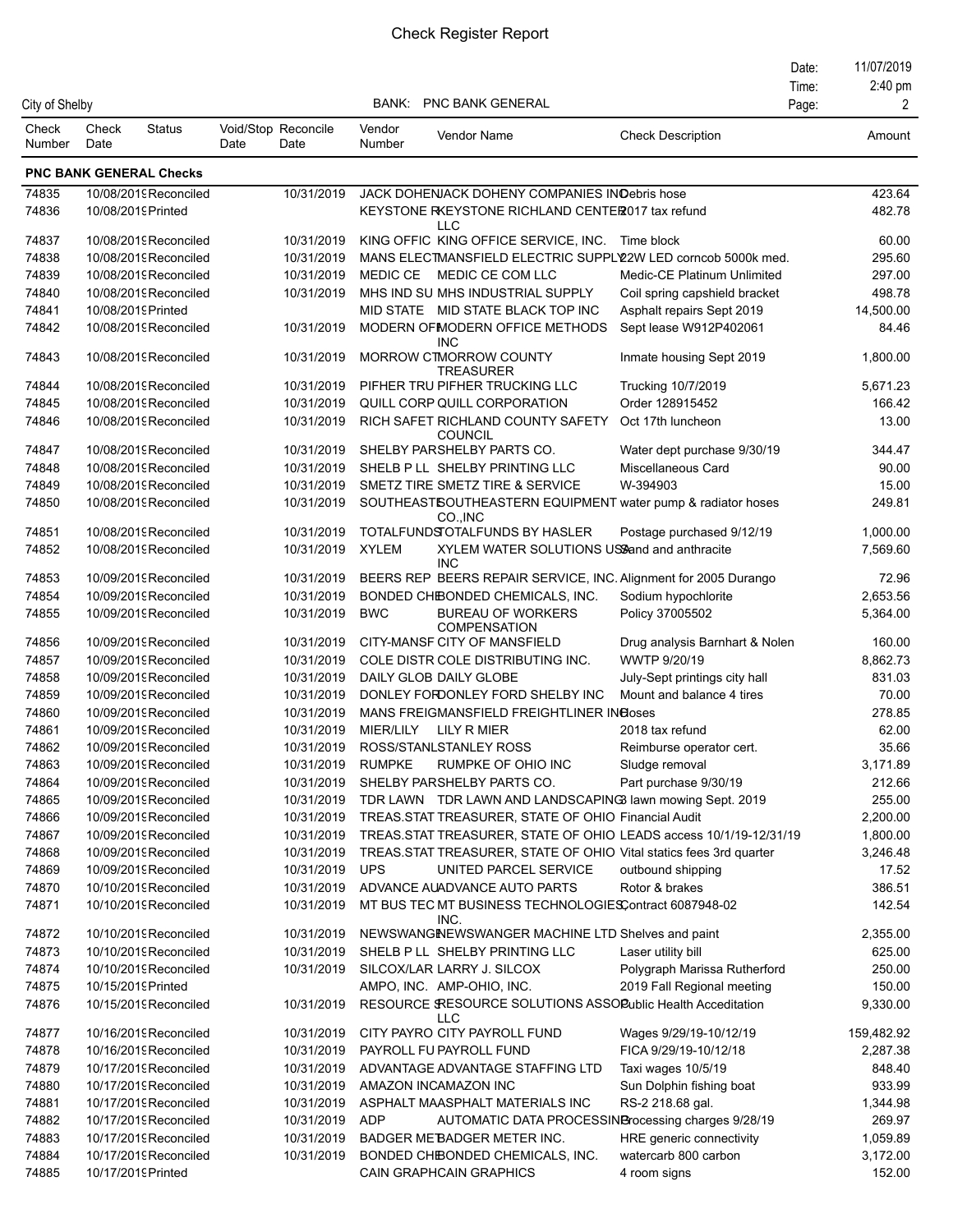|                        |               |                                |      |                             |                     |                                                                        |                                | Date: | 11/07/2019 |
|------------------------|---------------|--------------------------------|------|-----------------------------|---------------------|------------------------------------------------------------------------|--------------------------------|-------|------------|
|                        |               |                                |      |                             |                     |                                                                        |                                | Time: | 2:40 pm    |
| City of Shelby         |               |                                |      |                             |                     | <b>BANK: PNC BANK GENERAL</b>                                          |                                | Page: | 3          |
| Check<br><b>Number</b> | Check<br>Date | Status                         | Date | Void/Stop Reconcile<br>Date | Vendor<br>Number    | Vendor Name                                                            | <b>Check Description</b>       |       | Amount     |
|                        |               | <b>PNC BANK GENERAL Checks</b> |      |                             |                     |                                                                        |                                |       |            |
| 74886                  |               | 10/17/2019Reconciled           |      | 10/31/2019                  |                     | CHART COMICHARTER COMM HOLDINGS                                        | acct 01075-341515201-5001      |       | 158.31     |
|                        |               |                                |      |                             |                     | <b>LLC</b>                                                             |                                |       |            |
| 74887                  |               | 10/17/2019 Printed             |      |                             |                     | CIC OF SHE CIC OF SHELBY                                               | 2% rent from Community EMS     |       | 53.90      |
| 74888                  |               | 10/17/2019 Reconciled          |      | 10/31/2019                  |                     | CITY-GALIO CITY OF GALION                                              | coliform test                  |       | 180.00     |
| 74889                  |               | 10/17/2019Reconciled           |      | 10/31/2019                  |                     | CLEMANS NECLEMANS, NELSON & ASSOC. Review documents for<br>INC.        |                                |       | 82.50      |
| 74890                  |               | 10/17/2019 Reconciled          |      | 10/31/2019                  | COL. GAS            | <b>COLUMBIA GAS</b>                                                    | acct 124225390010003           |       | 802.67     |
| 74891                  |               | 10/17/2019 Reconciled          |      | 10/31/2019                  |                     | CRAUN LIEB THE CRAUN LIEBING CO.                                       | FactoryTalk ViewPoint software |       | 2,400.00   |
| 74892                  |               | 10/17/2019Reconciled           |      | 10/31/2019                  |                     | DAILY GLOB DAILY GLOBE                                                 | 1 year subscription for        |       | 46.00      |
| 74893                  |               | 10/17/2019 Reconciled          |      | 10/31/2019                  |                     | DAS HARDWOAS HARDWARE LLC                                              | WWTP Sept 2019                 |       | 139.25     |
| 74894                  |               | 10/17/2019Reconciled           |      | 10/31/2019                  |                     | ENVIRO RESENVIRONMENTAL RESOURCE OH Fluoride, QC<br>ASSOC              |                                |       | 66.07      |
| 74895                  |               | 10/17/2019Reconciled           |      | 10/31/2019                  |                     | ERIE PRO P ERIE PRO POWER CLEAN & 2 55 gal. fleet wash<br><b>EQUIP</b> |                                |       | 1,325.00   |
| 74896                  |               | 10/17/2019 Reconciled          |      | 10/31/2019                  |                     | GLENS SUR GLENS SURPLUS SALES, INC. 1 flag                             |                                |       | 119.94     |
| 74897                  |               | 10/17/2019 Reconciled          |      | 10/31/2019                  |                     | HOOVER INSHOOVER INSTRUMENT<br>SERVICE, INC                            | Ashcroft pressure transducer   |       | 1,295.00   |
| 74898                  |               | 10/17/2019Reconciled           |      | 10/31/2019                  |                     | KENS APPLI KENS APPLIANCE PARTS<br><b>REPAIR</b>                       | Ice Maker Kit                  |       | 149.99     |
| 74899                  |               | 10/17/2019Reconciled           |      | 10/31/2019                  |                     | MATTHEW BEMATTHEW BENDER & CO. INC. Criminal Law 2019                  |                                |       | 97.08      |
| 74900                  |               | 10/17/2019Reconciled           |      | 10/31/2019                  |                     | MAXIM HEALMAXIM HEALTHCARE                                             | 2018 tax refund                |       | 141.50     |
|                        |               |                                |      |                             |                     | <b>SERVICES INC</b>                                                    |                                |       |            |
| 74901                  |               | 10/17/2019Reconciled           |      | 10/31/2019                  |                     | MHS IND SU MHS INDUSTRIAL SUPPLY                                       | <b>Batteries</b>               |       | 70.65      |
| 74902                  |               | 10/17/2019 Reconciled          |      | 10/31/2019                  |                     | OHIO ENVIR OH ENVIRONMENTAL HEALTHOct 16th conference, Steve<br>ASSOC  |                                |       | 140.00     |
| 74903                  |               | 10/17/2019Reconciled           |      | 10/31/2019                  | <b>OPERS</b>        | OH PUBLIC EMPLOYEES<br><b>RETIREMENT</b>                               | employer portion 9/1/19-       |       | 25,042.63  |
| 74904                  |               | 10/17/2019 Printed             |      |                             |                     | PORTA-POT PORTA-POT                                                    | Shelby reservoir rental Oct    |       | 150.00     |
| 74905                  |               | 10/17/2019 Printed             |      |                             |                     | RM MONN RM MONN INC                                                    | Extra dumpster, street dept    |       | 2,810.00   |
| 74906                  |               | 10/17/2019Reconciled           |      | 10/31/2019                  | REXEL INC REXEL INC |                                                                        | valve handle                   |       | 131.65     |
| 74907                  |               | 10/17/2019Reconciled           |      | 10/31/2019                  |                     | ROLLING AC ROLLING ACRES RENTAL                                        | <b>Bulldozer rental</b>        |       | 1,560.00   |
| 74908                  |               | 10/17/2019Reconciled           |      | 10/31/2019                  |                     | SAMS CLUB SAMS CLUB                                                    | various supplies               |       | 171.35     |
| 74909                  |               | 10/17/2019Reconciled           |      | 10/31/2019                  |                     | SHELBY MUTSHELBY MUTUAL INSURANCE Bonding for Sarah Schrote<br>AGCY.   |                                |       | 321.00     |
| 74910                  |               | 10/17/2019Reconciled           |      | 10/31/2019                  |                     | SHELBY PARSHELBY PARTS CO.                                             | <b>Battery</b>                 |       | 129.99     |
| 74911                  |               | 10/17/2019Reconciled           |      | 10/31/2019                  |                     | SPORTSMANSPORTSMANS DEN                                                | Clothing for John Ross         |       | 385.33     |
| 74912                  |               | 10/17/2019Reconciled           |      | 10/31/2019                  |                     | TREAS.STAT TREASURER, STATE OF OHIO Volunteer firefighter              |                                |       | 150.00     |
| 74913                  |               | 10/17/2019 Reconciled          |      | 10/31/2019                  |                     | TREAS STAT TREASURER, STATE OF OHIO Class 3 wastewater treatment       |                                |       | 55.00      |
| 74914                  |               | 10/17/2019 Reconciled          |      | 10/31/2019                  |                     | U S POSTAL US POSTAL SERVICE                                           | 10 rolls of stamps for income  |       | 550.00     |
| 74915                  |               | 10/17/2019 Reconciled          |      | 10/31/2019                  |                     | U S POSTAL US POSTAL SERVICE                                           | postage for utility office     |       | 444.10     |
| 74916                  |               | 10/17/2019 Reconciled          |      | 10/31/2019                  |                     | USA BLUE B USA BLUE BOOK                                               | Hardness 2 test solution       |       | 3,763.24   |
| 74917                  |               | 10/17/2019 Reconciled          |      | 10/31/2019                  |                     | VASU COMMUASU COMMUNICATIONS, INC.Amp and labor                        |                                |       | 138.00     |
| 74918                  |               | 10/17/2019Reconciled           |      | 10/31/2019                  | <b>XYLEM</b>        | XYLEM WATER SOLUTIONS USSand & anthracite<br><b>INC</b>                |                                |       | 7,081.14   |
| 74919                  |               | 10/22/2019 Reconciled          |      | 10/31/2019                  |                     | BURCH HYDIBURCH HYDRO CLEANING<br><b>SPECIALIS</b>                     | Sept Biosolids dewatering      |       | 7,681.22   |
| 74920                  |               | 10/22/2019 Reconciled          |      | 10/31/2019                  |                     | CITY OF WI CITY OF WILLARD                                             | Water lab fees                 |       | 225.00     |
| 74921                  |               | 10/22/2019 Reconciled          |      | 10/31/2019                  |                     | COLON COINCOLONIAL COIN LAUNDRY                                        | Inmate laundry Sept 2019       |       | 196.00     |
| 74922                  |               | 10/22/2019 Reconciled          |      | 10/31/2019                  |                     | CORE & MAI CORE & MAIN LP                                              | 4 ADS SW Internal CPLG         |       | 3.26       |
| 74923                  |               | 10/22/2019 Reconciled          |      | 10/31/2019                  |                     | DONLEY FORDONLEY FORD SHELBY INC                                       | Parts for 2017 Ford Explorer   |       | 146.76     |
| 74924                  |               | 10/22/2019Reconciled           |      | 10/31/2019                  |                     | FIRE SAFE FIRE SAFETY SERVICES, INC. MSA style 23 6" custom leather    |                                |       | 52.00      |
| 74925                  |               | 10/22/2019Reconciled           |      | 10/31/2019                  |                     | INTERSTATE INTERSTATE BATTERIES                                        | 3 SLA0955                      |       | 81.57      |
| 74926                  |               | 10/22/2019Reconciled           |      | 10/31/2019                  |                     | MANS ELECTMANSFIELD ELECTRIC SUPPLYBZ 50W LED Flood Trunion Mount      |                                |       | 300.50     |
| 74927                  |               | 10/22/2019 Reconciled          |      | 10/31/2019                  |                     | MHS IND SU MHS INDUSTRIAL SUPPLY                                       | <b>AAA Batteries</b>           |       | 16.70      |
| 74928                  |               | 10/22/2019Reconciled           |      | 10/31/2019                  |                     | MORROW CTMORROW COUNTY<br><b>TREASURER</b>                             | medical for Renee Tucker       |       | 86.95      |
| 74929                  |               | 10/22/2019 Reconciled          |      | 10/31/2019                  |                     | MUNI LIGHT MUNICIPAL LIGHT FUND                                        | Shared fund payments           |       | 4,283.10   |
| 74930                  |               | 10/22/2019 Reconciled          |      | 10/31/2019                  |                     | NORTH BAY NORTH BAY CONSTRUCTION Excavation services<br><b>INC</b>     |                                |       | 2,764.00   |
| 74931                  |               | 10/22/2019Reconciled           |      | 10/31/2019                  |                     | NORTH CENTNORTH CENTRAL<br><b>LABORATORIES</b>                         | various lab supplies           |       | 970.36     |
| 74932                  |               | 10/22/2019 Printed             |      |                             |                     | SHELBY GOLSHELBY GOLF CARS                                             | Various parts for golf car     |       | 419.26     |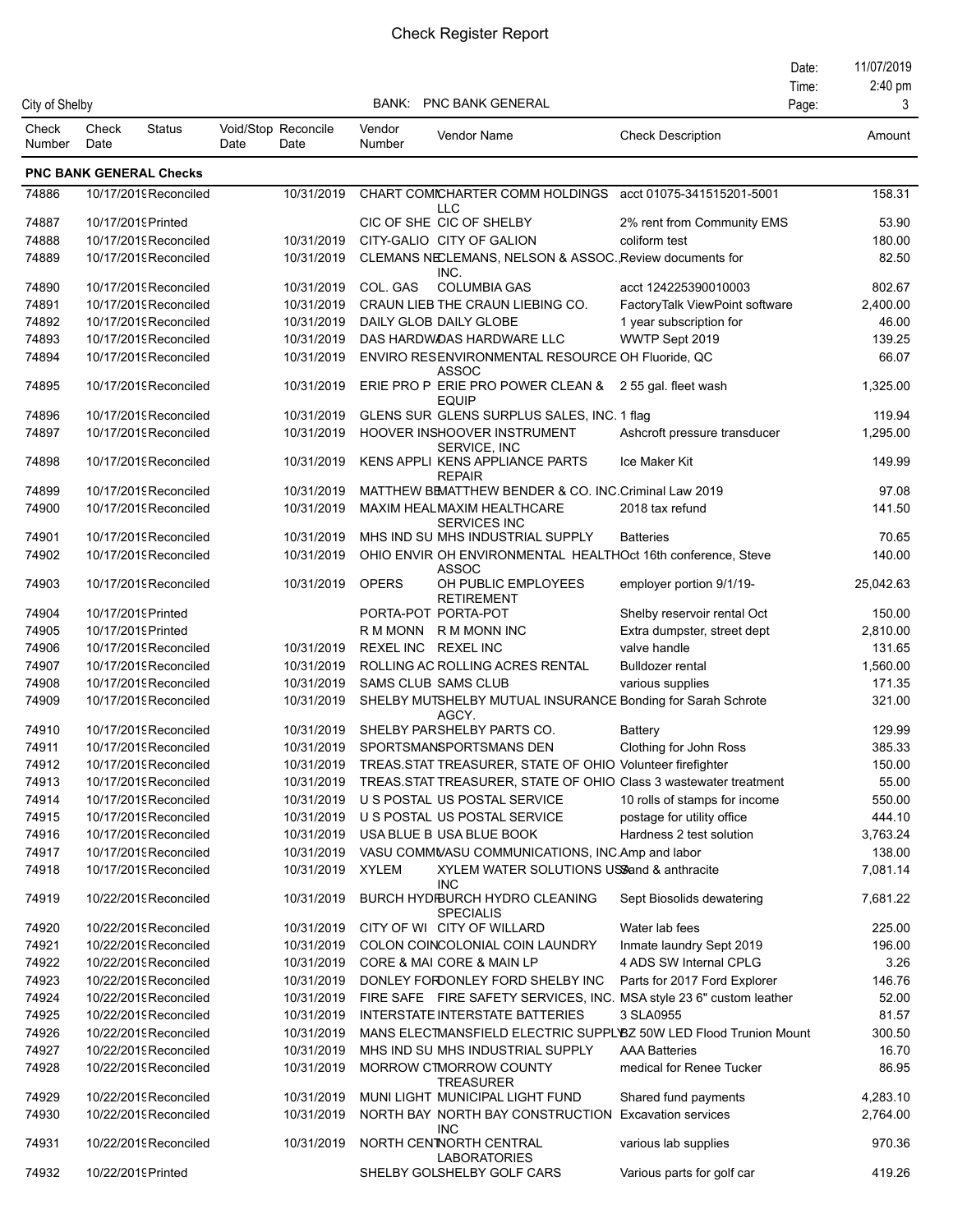|                 |                 |                                |            |                             |                   |                                                                             |                                | Date: | 11/07/2019        |
|-----------------|-----------------|--------------------------------|------------|-----------------------------|-------------------|-----------------------------------------------------------------------------|--------------------------------|-------|-------------------|
|                 |                 |                                |            |                             |                   |                                                                             |                                | Time: | $2:40 \text{ pm}$ |
| City of Shelby  |                 |                                |            |                             | BANK:             | <b>PNC BANK GENERAL</b>                                                     |                                | Page: | 4                 |
| Check<br>Number | Check<br>Date   | <b>Status</b>                  | Date       | Void/Stop Reconcile<br>Date | Vendor<br>Number  | Vendor Name                                                                 | <b>Check Description</b>       |       | Amount            |
|                 |                 | <b>PNC BANK GENERAL Checks</b> |            |                             |                   |                                                                             |                                |       |                   |
| 74933           |                 | 10/22/2019 Reconciled          |            | 10/31/2019                  |                   | SQUIRE PAT SQUIRE PATTON BOGGS LLP Annual information filing                |                                |       | 4,250.00          |
| 74934           |                 | 10/22/2019 Reconciled          |            | 10/31/2019                  |                   | SUMMERS SUMMERS RUBBER COMPANYAdapter cap & coupler plug                    |                                |       | 59.42             |
| 74935           |                 | 10/22/2019Reconciled           |            | 10/31/2019                  | <b>UPS</b>        | UNITED PARCEL SERVICE                                                       | Shipping 10/1/19 & 10/8/19     |       | 17.51             |
| 74936           |                 | 10/22/2019 Reconciled          |            | 10/31/2019                  |                   | WOLFF BROSWOLFF BROS SUPPLY, INC                                            | Cluster cover & conduit T      |       | 618.50            |
| 74937           |                 | 10/24/2019Reconciled           |            | 10/31/2019                  |                   | ADVANTAGE ADVANTAGE STAFFING LTD                                            | Taxi wages 10/19/19            |       | 484.80            |
| 74938           |                 | 10/24/2019 Reconciled          |            | 10/31/2019                  |                   | ARMST/TRIS TRISHA ARMSTRONG                                                 | Mileage & meal reimbursement   |       | 109.23            |
| 74939           |                 | 10/24/2019 Reconciled          |            | 10/31/2019                  |                   | ASPHALT MAASPHALT MATERIALS INC                                             | RS-2 237.49 gal.               |       | 935.86            |
| 74940           |                 | 10/24/2019Reconciled           |            | 10/31/2019                  |                   | AT&T MOBIL AT&T MOBILITY II LLC                                             | acct 287289902889              |       | 369.00            |
| 74941           |                 | 10/24/2019 Reconciled          |            | 10/31/2019                  | <b>ADP</b>        | AUTOMATIC DATA PROCESSING uman capital and processing                       |                                |       | 593.28            |
| 74942           |                 | 10/24/2019 Printed             |            |                             |                   | CHART COMICHARTER COMM HOLDINGS acct 01075-321600202-1001<br><b>LLC</b>     |                                |       | 139.80            |
| 74943           |                 | 10/24/2019Reconciled           |            | 10/31/2019                  |                   | FAMILY LIF FAMILY LIFE COUNSELING                                           | AOD DIAG assessment 8/28/19    |       | 120.00            |
| 74944           |                 | 10/24/2019 Reconciled          |            | 10/31/2019                  |                   | G & L SUPP G & L SUPPLY                                                     | Car wash                       |       | 119.68            |
| 74945           |                 | 10/24/2019 Printed             |            |                             |                   | <b>HCSG EAST HCSG EAST LLC</b>                                              | 2018 tax refund                |       | 172.60            |
| 74946           |                 | 10/24/2019Reconciled           |            | 10/31/2019                  |                   | LASH/BRITO BRITON C & MOLLIE J LASH                                         | 2018 tax refund                |       | 47.00             |
| 74947           |                 | 10/24/2019Reconciled           |            | 10/31/2019                  |                   | MHS IND SU MHS INDUSTRIAL SUPPLY                                            | order 16478, various screws    |       | 117.20            |
| 74948           |                 | 10/24/2019Reconciled           |            | 10/31/2019                  |                   | OH DEPT. A OHIO DEPT. OF AGRICULTURE Pesticide license Charlton             |                                |       | 52.50             |
| 74949           |                 | 10/24/2019Reconciled           |            | 10/31/2019                  | OP&FP             | OHIO POLICE & FIRE PENSIONEmployer portion 9/1/19-                          |                                |       | 31,929.92         |
| 74950           |                 | 10/24/2019 Printed             |            |                             |                   | QUILL CORP QUILL CORPORATION                                                | order 129117650                |       | 247.06            |
| 74951           | 10/24/2019 Void |                                | 10/31/2019 |                             |                   | RICH BLDG RICHLAND COUNTY BUILDING Sign permit for city hall<br>DEPT.       |                                |       | 0.00              |
| 74952           |                 | 10/24/2019 Printed             |            |                             |                   | SCHROED/AMMY S SCHROEDER                                                    | 2018 tax refund                |       | 33.46             |
| 74953           |                 | 10/24/2019Reconciled           |            | 10/31/2019                  |                   | SMALL/SHANSHANNON SMALL                                                     | Meal reimbursement             |       | 21.84             |
| 74954           |                 | 10/24/2019 Printed             |            |                             |                   | SPORTSMANSPORTSMANS DEN                                                     | Clothing for Jeff Love         |       | 830.09            |
| 74955           |                 | 10/24/2019 Printed             |            |                             | TELEFLEX TELEFLEX |                                                                             | 25mm needles                   |       | 379.50            |
| 74956           |                 | 10/24/2019Reconciled           |            | 10/31/2019                  |                   | THOMPSON/IMICHAEL THOMPSON                                                  | Fuel reimbursement             |       | 40.01             |
| 74957           |                 | 10/24/2019 Printed             |            |                             |                   | U S POSTAL US POSTAL SERVICE                                                | Oct 2019 utility bills postage |       | 1,044.25          |
| 74958           |                 | 10/24/2019Reconciled           |            | 10/31/2019                  |                   | VASU COMMUASU COMMUNICATIONS, INC.service call 10/14/19                     |                                |       | 215.00            |
| 74959           |                 | 10/25/2019Reconciled           |            | 10/31/2019                  | 7LSI LLC          | <b>7LSI LLC</b>                                                             | Troubleshoot and workaround    |       | 880.00            |
| 74960           |                 | 10/25/2019 Printed             |            |                             |                   | AIR SOLUTI AIR SOLUTIONS OF OHIO                                            | Labor and parts for service    |       | 437.65            |
| 74961           |                 | 10/25/2019Reconciled           |            | 10/31/2019                  | COL. GAS          | <b>COLUMBIA GAS</b>                                                         | Acct 124015720020007           |       | 189.94            |
| 74962           |                 | 10/25/2019 Printed             |            |                             |                   | ENCORE ONENCORE ONE LLC                                                     | 2018 tax refund                |       | 13.00             |
| 74963           |                 | 10/25/2019 Printed             |            |                             |                   | <b>GRIFFITTS/ TINA GRIFFITTS</b>                                            | Mileage & meal reimbursement   |       | 115.71            |
| 74964           |                 | 10/25/2019Printed              |            |                             |                   | JACKSON-HI JACKSON-HIRSH, INC.                                              | All purpose 20MIL Slotlong     |       | 208.84            |
| 74965           |                 | 10/25/2019Reconciled           |            | 10/31/2019                  |                   | LIFER/STEV STEVE LIFER                                                      | meal & parking reimbursement   |       | 25.79             |
| 74966           |                 | 10/25/2019Reconciled           |            | 10/31/2019                  |                   | PENN CARE PENN CARE, INC                                                    | 2018 demo ambulance with       |       | 13,147.00         |
| 74967           |                 | 10/25/2019 Printed             |            |                             |                   | PERFECT OUPERFECT OUTPUT LLC                                                | 2018 tax refund                |       | 20.00             |
| 74968           |                 | 10/25/2019 Printed             |            |                             |                   | QUILL CORP QUILL CORPORATION                                                | toner & paper plates           |       | 318.98            |
| 74969           |                 | 10/25/2019Reconciled           |            | 10/31/2019                  |                   | SHELLY AND SHELLY AND SANDS, INC.                                           | Paving projects 2019           |       | 350,397.02        |
| 74970           |                 | 10/29/2019Reconciled           |            | 10/31/2019                  |                   | CITY PAYRO CITY PAYROLL FUND                                                | Wages 10/13/19-10/26/19        |       | 159,830.39        |
| 74971           |                 | 10/29/2019Reconciled           |            | 10/31/2019                  |                   | PAYROLL FU PAYROLL FUND                                                     | FICA 10/13/19-10/26/19         |       | 2,247.85          |
| 74972           |                 | 10/31/2019 Printed             |            |                             |                   | ADVANTAGE ADVANTAGE STAFFING LTD                                            | Taxi wages 10/26/19            |       | 484.80            |
| 74973           |                 | 10/31/2019 Printed             |            |                             | <b>ADP</b>        | AUTOMATIC DATA PROCESSING anagement reports                                 |                                |       | 54.96             |
| 74974           |                 | 10/31/2019 Printed             |            |                             |                   | BONDED CHIBONDED CHEMICALS, INC.                                            | Ferric chloride solution       |       | 17,101.71         |
| 74975           |                 | 10/31/2019 Printed             |            |                             |                   | BRICKER & BRICKER & ECKLER LLP                                              | Municipal Internet Proj.       |       | 1,125.00          |
| 74976           |                 | 10/31/2019 Printed             |            |                             |                   | CENTURY CENTURYLINK                                                         | Acct 302298892 Oct 16 2019     |       | 2,296.98          |
| 74977           |                 | 10/31/2019 Printed             |            |                             |                   | CT CONSULTCT CONSULTANTS                                                    | Phase 10 WWTP project          |       | 2,175.00          |
| 74978           |                 | 10/31/2019 Printed             |            |                             |                   | ENVIR. MAN ENVIRONMENTAL MANAGMENT CQ Regular 55 gal drum<br>& DEV.         |                                |       | 1,702.80          |
| 74979           |                 | 10/31/2019 Printed             |            |                             |                   | <b>GRIBBEN/JE JESSICA GRIBBEN</b>                                           | Reimbursement for wreath       |       | 103.99            |
| 74980           |                 | 10/31/2019 Printed             |            |                             |                   | HAHN TRULYHAHN TRULY NOLEN<br><b>MANSFIELD</b>                              | Monthly pest control           |       | 125.00            |
| 74981           |                 | 10/31/2019 Printed             |            |                             |                   | HILTON HOT HILTON HOTELS                                                    | 2 rooms Nov 5th                |       | 166.00            |
| 74982           |                 | 10/31/2019 Printed             |            |                             | LOWES             | LOWES COMPANIES, INC.                                                       | Service Dept purchase 10/14/19 |       | 749.57            |
| 74983           |                 | 10/31/2019 Printed             |            |                             |                   | MSC INDUSTMSC INDUSTRIAL SUPPLY CO, 8 hose hangers<br><b>INC</b>            |                                |       | 135.36            |
| 74984           |                 | 10/31/2019 Printed             |            |                             |                   | QUILL CORP QUILL CORPORATION                                                | order 129399822, WWTP          |       | 703.94            |
| 74985           |                 | 10/31/2019 Printed             |            |                             |                   | RESOURCE SRESOURCE SOLUTIONS ASSOOct 2019 accreditation proj.<br><b>LLC</b> |                                |       | 2,100.00          |